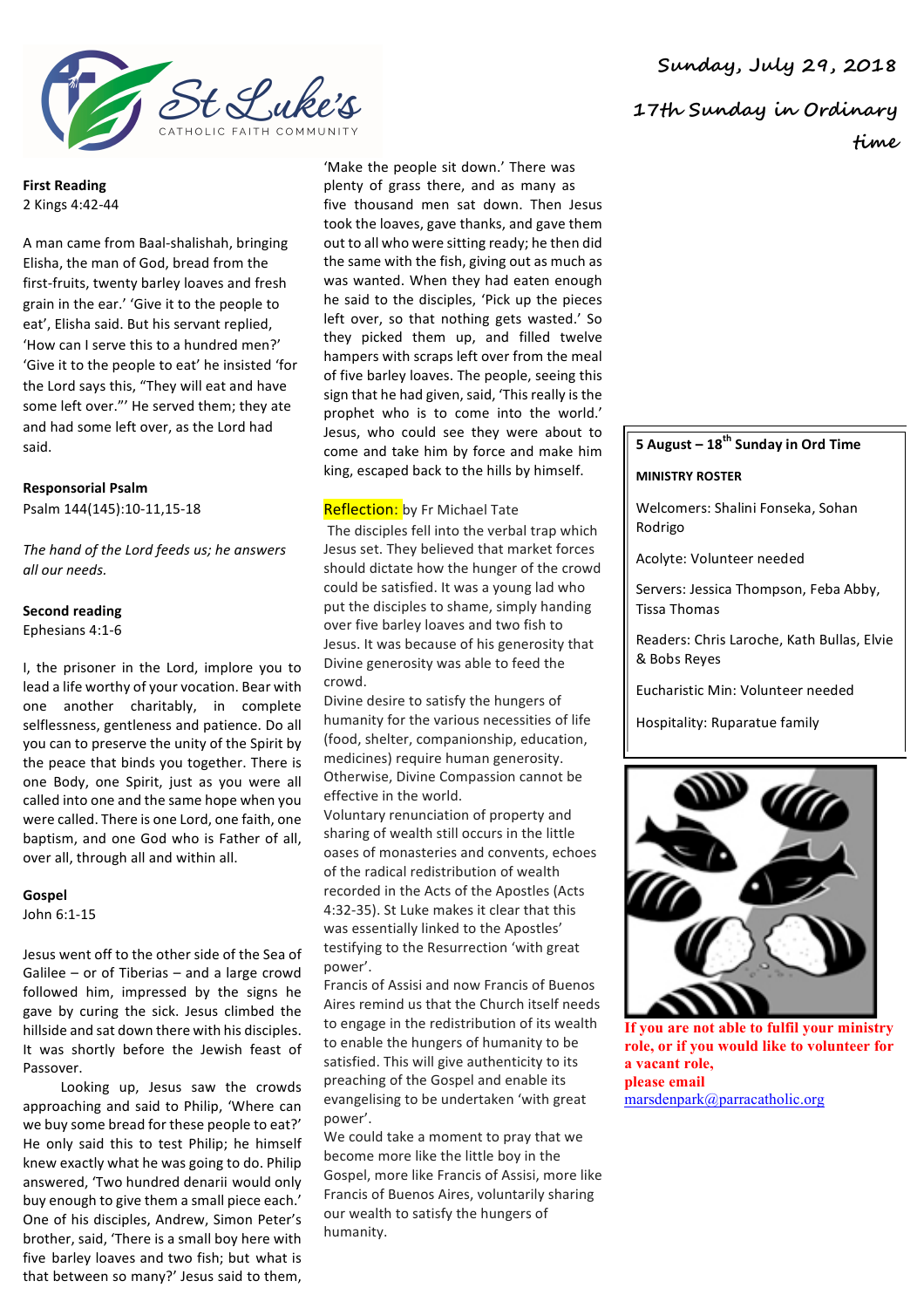

Deacon Tony and Annette Hoban have signed up to do the Vinnies Community Sleep Out next month. The event raises funds to help prevent homelessness in western Sydney. They will be given just a bowl of soup, a beanie and a piece of cardboard as they sleep out at Western Sydney Uni's Parramatta Campus. Each participant is asked to raise \$500 so please support them by going to these pages online: nswvinniescommunitysleepout.gofundraise .com.au/page/TonyHoban and nswvinniescommunitysleepout.gofundraise .com.au/page/AnnetteHoban

**We welcome our Celebrant this week:** Fr. Meng. 

# **OUR COMMUNITY PRAYER**

O God 

You show us in St Luke, our patron, a person of faith who desired all people to come to know and love you in the community of your Church. Teach us to embrace what  $St$  Luke pioneered: discipleship of Jesus Christ.

Trusting in your love and grace and nourished by Word and Sacrament may we grow in our relationship with you and together make our Catholic Faith Community a community of communities, a sanctuary where the thirsty come to drink in the midst of their journey, and a center of constant missionary outreach.

We ask this through Christ our Lord. Amen.

St Luke, pray for us. St Mary of the Cross MacKillop, pray for us. Mary, Mother of God, pray for us.

**LOW GLUTEN HOSTS ON REQUEST – PLEASE SEE ACOLYTE BEFORE MASS** 

#### **Plenary Council 2020**

Pope Francis has approved the Australian Bishops' decision to hold a Plenary Council in Australia in 2020 and 2021. It is a significant moment for the Church in Australia to make decisions about the future. To prepare the agenda for the Plenary Council, all of God's people are invited to reflect on the question: "What do *you think God is asking of us in Australia at this time?"* Find out more about the

Plenary Council 2020 at the new website, now online: 

www.plenarycouncil.catholic.org.au

#### **We're hiring!**

If you're studying or recently graduated from accounting and looking to get your foot in the door in finance, the Diocese of Parramatta Diocesan Development Fund is looking for a casual Trainee Assistant Accountant with an immediate start. For more information contact ddffinance@parraddf.org.au

### **ACYMC 2018**

Early-bird registration for the Australian Catholic Youth Ministry Convention hosted by the Diocese of Parramatta on behalf of the Australian Catholic Bishops is now open at www.acymc.org.au. The event will host up to 500 adult delegates who are engaged in ministry with young people in parishes, schools, agencies and ministries of the Catholic Church, Rooty Hill RSL, September 21-23. Contact James Camden, Director, Catholic Youth Parramatta for more information (02) 8838 3428 or james.camden@parracatholic.org **Liturgical Ministry Formation Courses** The Office for Worship is taking enrolments for its Liturgical Ministry Formation Courses for those who are interested in being Readers, Extraordinary Ministers of

Communion, Bringing Communion to the Sick and Dying. To be held at the Institute for Mission at 1-5 Marion St. Blacktown. Enrolments close 9 August. NOTE: Introduction Session on 16 August is compulsory. Please see your Parish office for a form or for more information contact ivergano@parra.catholic.org.au or 02 8838 3456 or parracatholic.org/office-forworship/

#### **IFM Themes of Faith Program**

Exploring Catholic life, faith and action themes  $-$  for people keen on very manageable home readings/reflection ready to attend great group conversations. Ten Monday evenings and one Saturday morning, spread out across July 30 to Oct 29. Gatherings break into mentored groups of 10 - excellent for age 18 to seniors - builds confidence to grow and share faith. See ifm.org.au or call the IFM team 9296 6369

#### **Faith in Marriage Seminar: 3 August**

All are welcome to attend the 2018 'Faith in Marriage' Seminar. Key address will be given by Robert Falzon (menALIVE). All welcome to attend this free event on Friday 3 August at 7.30pm at the IFM, 1-5 Marion St, Blacktown. Please RSVP to Imf@parracatholic.org or phone 88383460

**The Catenian Charity Inc. Scholarship** 

The Catenians are offering a \$5,000

### **SUNDAY MASS**

Every Sunday 10.00am in The Hub

St Luke's Catholic College (Enter via Frontier Ave Marsden Park)

## **CONTACT US**

Pastoral Director: Deacon Tony Hoban Phone: (02) 8605 2623 Email: marsdenpark@parracatholic.org Website: stlukesmarsdenpark.org.au Facebook: www.facebook.com/stlukesmarsde npark Postal Address: PO Box 85. Plumpton NSW 2761

**SCHOOL ENQUIRIES: 9854 3100** www.stlukesmarsdenpark.catholic.edu.au

scholarship to advance the interests of Australian Catholic students, aged between 15-25, who are in necessitous circumstances, enrolled at an Australian tertiary institution or tertiary residential college. For more details contact info@bryantchurch.com.au or john\_monkhouse@iprimus.com.au. Applications close 4 August 2018.

#### **Office for Worship Formation Day: 11 August**

The Office for Worship is offering a Ministry of Communion to the Sick and Dving Ongoing Formation Day on Saturday 11 August,  $9.30$ am  $- 2.00$ pm (Morning Tea and lunch provided) at the Institute for Mission, 1-5 Marion St, Blacktown. RSVP by 6 of August, 2018. For more information or to register contact Ingrid on 88383456 or at ingrid.vergano@parracatholic.org

#### **Creating a Safe Church: 31 August - 1 September**

The Diocese of Parramatta is co-hosting two days of presentations by Fr Hans Zollner SJ addressing the most significant issues facing the Catholic Church today with respect to harmful behaviour arising from the abuse crisis and the impact on victims and survivors, and members of the Church. Fr Hans is regarded as one of the leading ecclesiastical experts in the field of safeguarding of minors and on areas concerning sexual abuse both in the Roman Catholic Church and beyond. For more information, parracatholic.org/safechurch